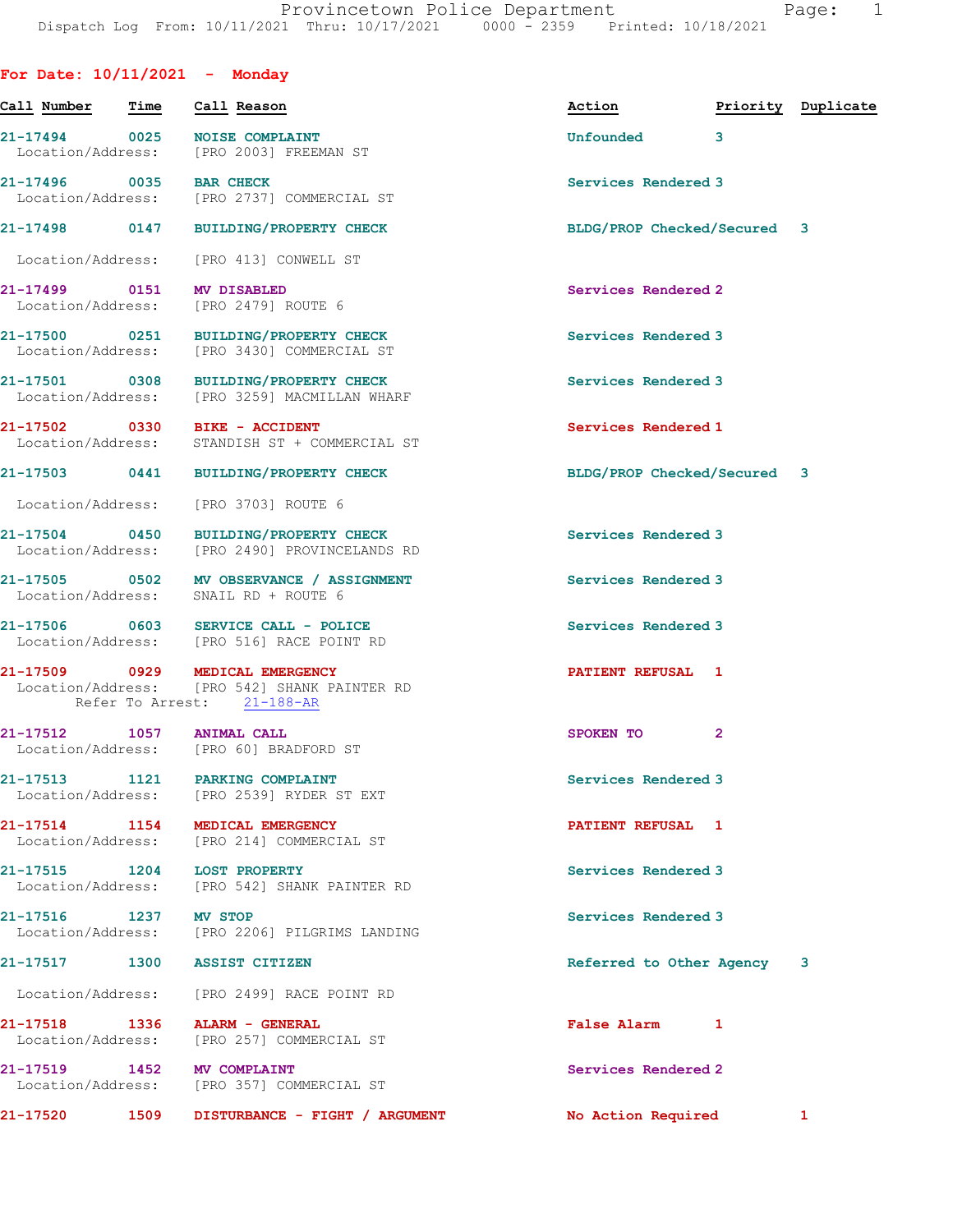|                                  | Provincetown Police Department<br>Dispatch Log From: 10/11/2021 Thru: 10/17/2021 0000 - 2359 Printed: 10/18/2021 | Page:                       | 2 |
|----------------------------------|------------------------------------------------------------------------------------------------------------------|-----------------------------|---|
|                                  | Location/Address: [PRO 3222] ALDEN ST                                                                            |                             |   |
|                                  | 21-17521 1513 LARCENY / FORGERY / FRAUD<br>Location/Address: [PRO 1957] COMMERCIAL ST                            | SPOKEN TO<br>$\mathbf{2}$   |   |
| 21-17522 1524 MV COLLISION       | Location/Address: [PRO 526] RYDER ST EXT                                                                         | Services Rendered 1         |   |
| 21-17523 1529 MEDICAL EMERGENCY  |                                                                                                                  | Transported to Hospital 1   |   |
|                                  | Location/Address: [PRO 1485] NICKERSON ST + BRADFORD ST                                                          |                             |   |
| 21-17524 1619 MEDICAL EMERGENCY  | Location/Address: [PRO 2832] COMMERCIAL ST                                                                       | <b>PATIENT REFUSAL 1</b>    |   |
| 21-17527 1701 LOST PROPERTY      | Location/Address: [PRO 542] SHANK PAINTER RD                                                                     | Services Rendered 3         |   |
| 21-17528 1906 MEDICAL EMERGENCY  | Location/Address: RYDER ST + COMMERCIAL ST                                                                       | PATIENT REFUSAL 1           |   |
| 21-17529 1936 MEDICAL EMERGENCY  |                                                                                                                  | Transported to Hospital 1   |   |
|                                  | Location/Address: [PRO 4025] BRADFORD ST                                                                         |                             |   |
| 21-17530 1940 VANDALISM          | Location/Address: [PRO 442] HARRY KEMP WAY                                                                       | Could Not Locate 3          |   |
|                                  | 21-17531 2052 BUILDING/PROPERTY CHECK                                                                            | BLDG/PROP Checked/Secured 3 |   |
|                                  | Location/Address: [PRO 379] COMMERCIAL ST                                                                        |                             |   |
| 21-17532 2103 BAR CHECK          | Location/Address: [PRO 356] COMMERCIAL ST                                                                        | Services Rendered 3         |   |
| 21-17533 2113 ALARM - GENERAL    | Location/Address: [PRO 1216] COMMERCIAL ST                                                                       | False Alarm 1               |   |
|                                  | 21-17534 2222 BUILDING/PROPERTY CHECK<br>Location/Address: [PRO 3051] WEST VINE ST                               | Services Rendered 3         |   |
| For Date: $10/12/2021$ - Tuesday |                                                                                                                  |                             |   |
| 21-17536 0001 BAR CHECK          | Location/Address: [PRO 2737] COMMERCIAL ST                                                                       | Services Rendered 3         |   |
| 21-17537 0022 BAR CHECK          | Location/Address: [PRO 2266] COMMERCIAL ST                                                                       | Services Rendered 3         |   |
|                                  | 21-17538 0041 MV OBSERVANCE / ASSIGNMENT<br>Location/Address: CONWELL ST + ROUTE 6                               | Services Rendered 3         |   |
| 21-17539 0116 MV DISABLED        | Location/Address: [PRO 527] RYDER ST EXT                                                                         | <b>Vehicle Towed</b><br>-2  |   |
|                                  | 21-17541 0424 COMPLAINT - GENERAL<br>Location/Address: [PRO 442] HARRY KEMP WAY                                  | SPOKEN TO<br>3              |   |
|                                  | 21-17542 0505 BUILDING/PROPERTY CHECK                                                                            | BLDG/PROP Checked/Secured 3 |   |
|                                  | Location/Address: [PRO 446] HOWLAND ST                                                                           |                             |   |
|                                  | 21-17543 0513 BUILDING/PROPERTY CHECK<br>Location/Address: [PRO 2540] RACE POINT RD                              | Services Rendered 3         |   |

21-17544 0525 ANIMAL CALL Services Rendered 2 Location/Address: [PRO 90] COURT ST

21-17545 0530 FOLLOW UP 2012 121-17545 2008 21 Location/Address: [PRO 442] HARRY KEMP WAY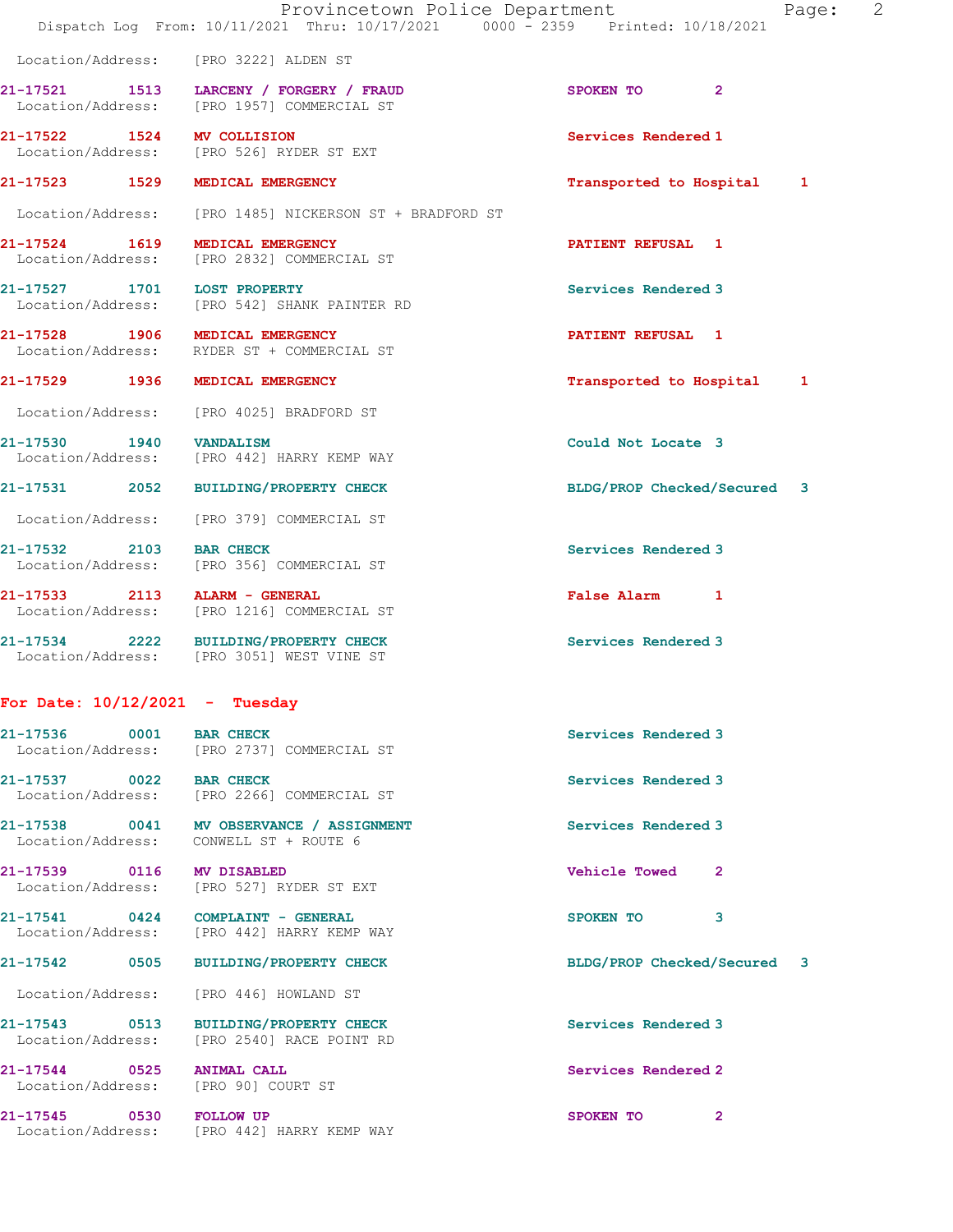Dispatch Log From: 10/11/2021 Thru: 10/17/2021 0000 - 2359 Printed: 10/18/2021

|                         |      | $21-17546$ 0621 SERVICE CALL - POLICE<br>Location/Address: [PRO 516] RACE POINT RD                         | Services Rendered 3         | 3            |
|-------------------------|------|------------------------------------------------------------------------------------------------------------|-----------------------------|--------------|
| 21-17547 0630           |      | <b>BUILDING/PROPERTY CHECK</b>                                                                             | BLDG/PROP Checked/Secured 3 |              |
|                         |      | Location/Address: [PRO 2483] COMMERCIAL ST                                                                 |                             |              |
|                         |      | 21-17548 0756 SERVICE CALL - POLICE<br>Location/Address: [PRO 569] WINSLOW ST                              | Services Rendered 3         |              |
|                         |      | 21-17549 0800 COMPLAINT - GENERAL<br>Location/Address: [PRO 442] HARRY KEMP WAY                            | 3<br>SPOKEN TO              |              |
|                         |      | 21-17550 0817 COMPLAINT - GENERAL<br>Location/Address: [PRO 442] HARRY KEMP WAY                            | 3<br>SPOKEN TO              |              |
| 21-17551 0831 FOLLOW UP |      | Location/Address: [PRO 542] SHANK PAINTER RD                                                               | Services Rendered 2         |              |
|                         |      | 21-17554 0850 LARCENY / FORGERY / FRAUD<br>Location/Address: [PRO 542] SHANK PAINTER RD                    | SPOKEN TO<br>$\mathbf{2}$   |              |
|                         |      | 21-17556 0945 LOST PROPERTY<br>Location/Address: [PRO 542] SHANK PAINTER RD                                | Services Rendered 3         |              |
| 21-17558 1012           |      | MEDICAL EMERGENCY                                                                                          | Transported to Hospital 1   |              |
|                         |      | Location/Address: [PRO 3670] SHANK PAINTER RD                                                              |                             |              |
|                         |      | 21-17559 1059 ANIMAL CALL                                                                                  | No Action Required          | $\mathbf{2}$ |
|                         |      | Location/Address: [PRO 2704] COMMERCIAL ST                                                                 |                             |              |
| 21-17560 1102           |      | <b>SERVE WARRANT</b><br>Location/Address: [PRO 1119] WAREHAM ST                                            | Could Not Locate 3          |              |
|                         |      | 21-17562 1244 ASSIST CITIZEN<br>Location/Address: [PRO 569] WINSLOW ST                                     | Services Rendered 3         |              |
|                         |      | 21-17563 1251 BIKE - ACCIDENT                                                                              | Transported to Hospital 1   |              |
|                         |      | Location/Address: COMMERCIAL ST + BRADFORD ST                                                              |                             |              |
| 21-17564 1256           |      | MEDICAL EMERGENCY                                                                                          | Transported to Hospital 1   |              |
|                         |      | Location/Address: [PRO 569] WINSLOW ST                                                                     |                             |              |
|                         |      | 21-17565 1338 MV COLLISION<br>Location/Address: ROUTE 6 + SHANK PAINTER RD                                 | Services Rendered 1         |              |
|                         |      | 21-17566 1430 LOST PROPERTY<br>Location/Address: [PRO 542] SHANK PAINTER RD                                | Services Rendered 3         |              |
|                         |      | 21-17567   1442   DISTURBANCE - FIGHT / ARGUMENT<br>Location/Address: [PRO 3670] SHANK PAINTER RD          | Services Rendered 1         |              |
| 21-17569                | 1637 | MV DISABLED                                                                                                | Referred to Other Agency    | $\mathbf{2}$ |
|                         |      | Location/Address: [PRO 2490] PROVINCELANDS RD                                                              |                             |              |
|                         |      | 21-17570 1652 MEDICAL EMERGENCY                                                                            | Transported to Hospital 1   |              |
|                         |      | Location/Address: [PRO 440] HARRY KEMP WAY                                                                 |                             |              |
|                         |      | 21-17571 1851 MV COLLISION<br>Location/Address: [PRO 3296] SHANK PAINTER RD<br>Refer To Accident: 21-82-AC | Services Rendered 1         |              |
| 21-17575                |      | 2018 BAR CHECK<br>Location/Address: [PRO 253] COMMERCIAL ST                                                | Services Rendered 3         |              |
|                         |      |                                                                                                            |                             |              |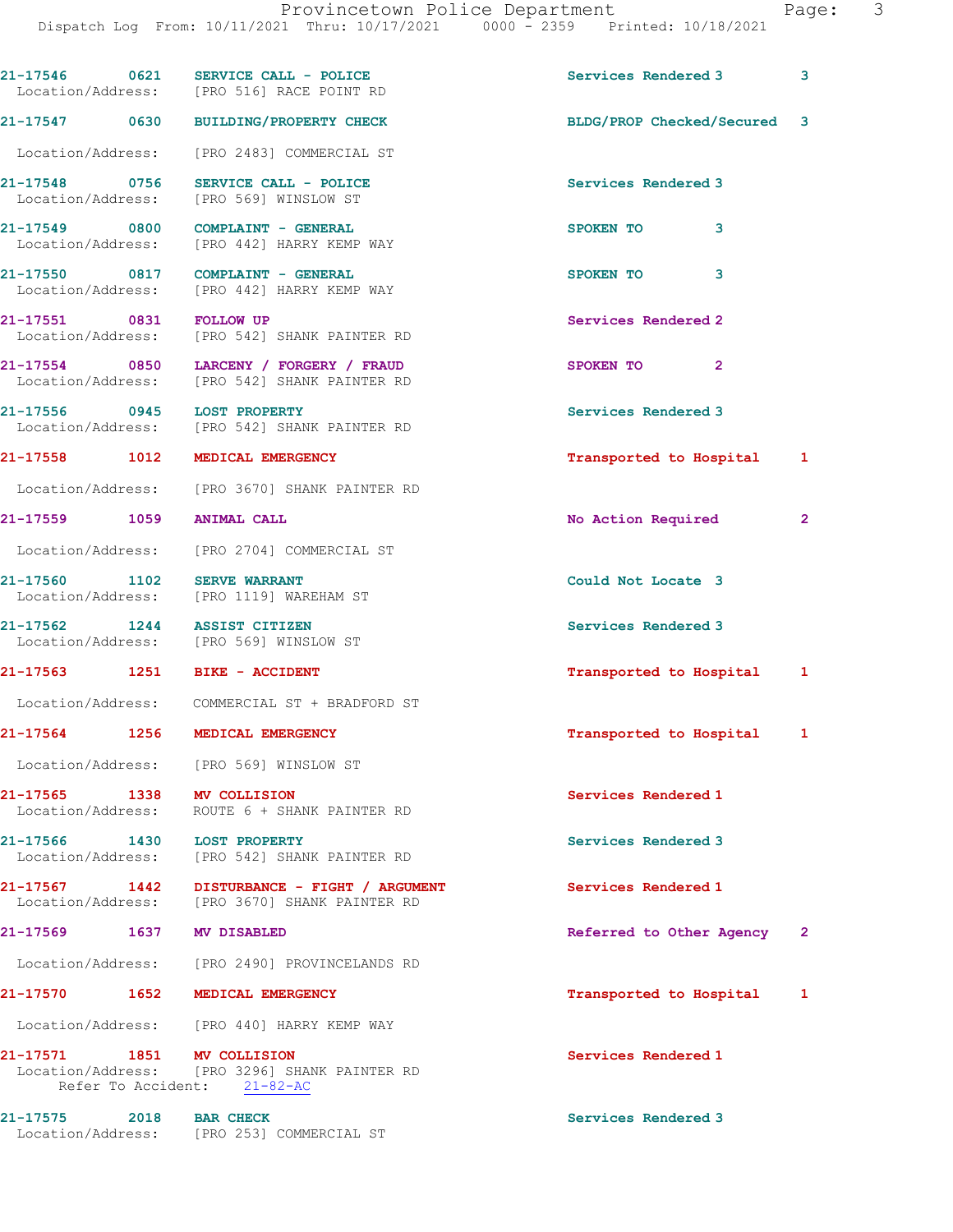| 21-17573 2019 SERVE WARRANT                        |      | Location/Address: [PRO 442] HARRY KEMP WAY<br>Refer To Arrest: 21-189-AR                         | Arrest(s) Made 3            |   |  |
|----------------------------------------------------|------|--------------------------------------------------------------------------------------------------|-----------------------------|---|--|
| 21-17576 2103 BAR CHECK                            |      | Location/Address: [PRO 2737] COMMERCIAL ST                                                       | Services Rendered 3         |   |  |
|                                                    |      | 21-17577 2204 MV OBSERVANCE / ASSIGNMENT<br>Location/Address: SHANK PAINTER RD + JEROME SMITH RD | Services Rendered 3         |   |  |
| 21-17579 2232 BAR CHECK                            |      |                                                                                                  | BLDG/PROP Checked/Secured 3 |   |  |
|                                                    |      | Location/Address: [PRO 399] COMMERCIAL ST                                                        |                             |   |  |
|                                                    |      | 21-17580 2254 BUILDING/PROPERTY CHECK                                                            | BLDG/PROP Checked/Secured 3 |   |  |
|                                                    |      | Location/Address: [PRO 511] HOLWAY AVE                                                           |                             |   |  |
|                                                    |      | 21-17581 2348 MV OBSERVANCE / ASSIGNMENT<br>Location/Address: ROUTE 6 + SNAIL RD                 | Services Rendered 3         |   |  |
|                                                    |      | 21-17582 2348 BUILDING/PROPERTY CHECK<br>Location/Address: [PRO 2977] COMMERCIAL ST              | Services Rendered 3         |   |  |
| For Date: $10/13/2021$ - Wednesday                 |      |                                                                                                  |                             |   |  |
| 21-17583 0003 MV STOP<br>Location/Address: ROUTE 6 |      |                                                                                                  | <b>VERBAL WARNING 3</b>     |   |  |
|                                                    |      | 21-17585 0046 BUILDING/PROPERTY CHECK                                                            | BLDG/PROP Checked/Secured 3 |   |  |
|                                                    |      | Location/Address: [PRO 1952] COMMERCIAL ST                                                       |                             |   |  |
|                                                    |      | 21-17586 0059 MV OBSERVANCE / ASSIGNMENT<br>Location/Address: [PRO 595] BRADFORD ST              | Services Rendered 3         |   |  |
|                                                    |      | 21-17587 0142 BUILDING/PROPERTY CHECK                                                            | BLDG/PROP Checked/Secured 3 |   |  |
|                                                    |      | Location/Address: [PRO 2909] COMMERCIAL ST                                                       |                             |   |  |
|                                                    |      | 21-17588 0150 BUILDING/PROPERTY CHECK                                                            | BLDG/PROP Checked/Secured 3 |   |  |
|                                                    |      | Location/Address: [PRO 530] SHANK PAINTER RD                                                     |                             |   |  |
| $21 - 17589$<br>Location/Address:                  | 0211 | <b>BUILDING/PROPERTY CHECK</b><br>[PRO 3259] MACMILLAN WHARF                                     | Services Rendered 3         |   |  |
| 21-17590<br>0306                                   |      | BUILDING/PROPERTY CHECK                                                                          | BLDG/PROP Checked/Secured 3 |   |  |
| Location/Address:                                  |      | [PRO 516] RACE POINT RD                                                                          |                             |   |  |
| 21-17591                                           | 0312 | <b>BUILDING/PROPERTY CHECK</b>                                                                   | BLDG/PROP Checked/Secured 3 |   |  |
| Location/Address:                                  |      | [PRO 3296] SHANK PAINTER RD                                                                      |                             |   |  |
| 21-17592 0335<br>Location/Address:                 |      | ALARM - GENERAL<br>[PRO 4041] BRADFORD ST                                                        | <b>False Alarm</b>          | 1 |  |
| 21-17593<br>0358<br>Location/Address:              |      | ALARM - GENERAL<br>[PRO 4041] BRADFORD ST                                                        | <b>False Alarm</b>          | 1 |  |
| 21-17594                                           | 0429 | <b>BUILDING/PROPERTY CHECK</b>                                                                   | BLDG/PROP Checked/Secured 3 |   |  |
| Location/Address:                                  |      | [PRO 517] RACE POINT RD                                                                          |                             |   |  |
| 21-17596                                           | 0524 | <b>BUILDING/PROPERTY CHECK</b>                                                                   | BLDG/PROP Checked/Secured 3 |   |  |
| Location/Address:                                  |      | [PRO 447] JEROME SMITH RD                                                                        |                             |   |  |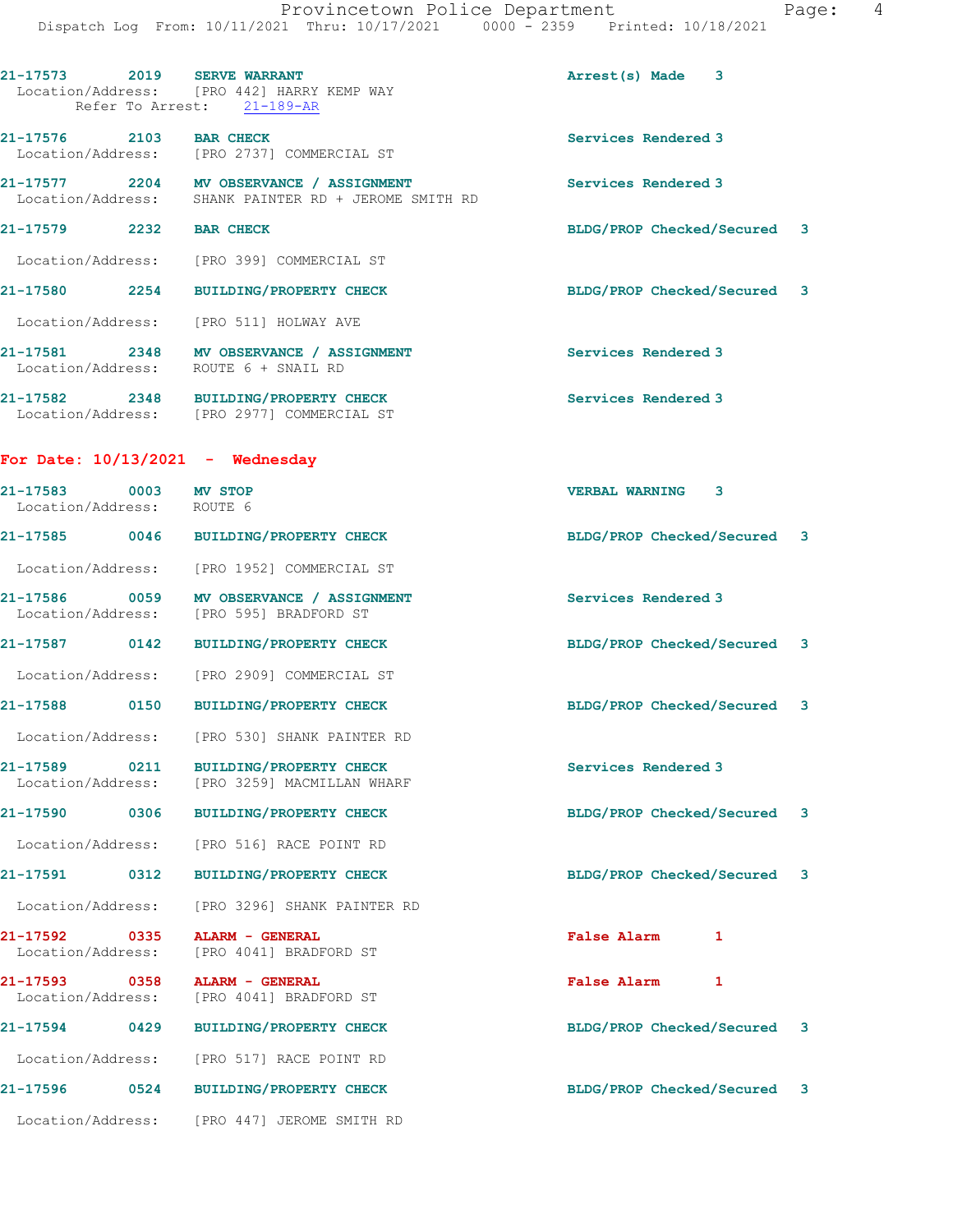|                                                                   | Dispatch Log From: 10/11/2021 Thru: 10/17/2021 0000 - 2359 Printed: 10/18/2021           |                         |                         |
|-------------------------------------------------------------------|------------------------------------------------------------------------------------------|-------------------------|-------------------------|
|                                                                   | 21-17597 0524 MV OBSERVANCE / ASSIGNMENT<br>Location/Address: [PRO 521] ROUTE 6          | Services Rendered 3     |                         |
| 21-17598 0532 ANIMAL CALL<br>Location/Address: [PRO 90] COURT ST  |                                                                                          | Unfounded 2             |                         |
| 21-17599 0539 MV STOP                                             | Location/Address: ROUTE 6 + SANDY HILL LN                                                | <b>VERBAL WARNING 3</b> |                         |
|                                                                   | 21-17601 0550 SERVICE CALL - POLICE<br>Location/Address: [PRO 516] RACE POINT RD         | Services Rendered 3     | $\overline{\mathbf{3}}$ |
| 21-17602 0723 ALARM - FIRE                                        | Location/Address: [PRO 488] MAYFLOWER ST                                                 | False Alarm 1           |                         |
|                                                                   | 21-17603 0805 SERVICE CALL - POLICE<br>Location/Address: [PRO 569] WINSLOW ST            | Services Rendered 3     |                         |
|                                                                   | 21-17604 0836 BUILDING/PROPERTY CHECK<br>Location/Address: [PRO 2540] RACE POINT RD      | Services Rendered 3     |                         |
|                                                                   | 21-17605 0839 ESCORT / TRANSPORT                                                         | Transferred Custody 3   |                         |
| Refer To Arrest: 21-189-AR                                        | Location/Address: [ORL 1] ROCK HARBOR RD                                                 |                         |                         |
|                                                                   | 21-17606 0900 BUILDING/PROPERTY CHECK<br>Location/Address: [PRO 3259] MACMILLAN WHARF    | Services Rendered 3     |                         |
| Location/Address: ROUTE 6 + SNAIL RD                              | 21-17607 0918 MV OBSERVANCE / ASSIGNMENT                                                 | Services Rendered 3     |                         |
| 21-17609 0954 ANIMAL CALL<br>Location/Address: [PRO 676] ALDEN ST |                                                                                          | Services Rendered 2     |                         |
| 21-17611 1035 ANIMAL CALL                                         | Location/Address: [PRO 90] COURT ST                                                      | Services Rendered 2     |                         |
|                                                                   | 21-17612 1042 BUILDING/PROPERTY CHECK<br>Location/Address: [PRO 3430] COMMERCIAL ST      | Services Rendered 3     |                         |
| 21-17614 1137 LOST PROPERTY                                       | Location/Address: [PRO 542] SHANK PAINTER RD                                             | Services Rendered 3     |                         |
| 21-17615 1144                                                     | MV STOP<br>Location/Address: [PRO 519] RACE POINT RD                                     | <b>VERBAL WARNING 3</b> |                         |
| 21-17616 1243 TRAFFIC CONTROL                                     | Location/Address: [PRO 106] COMMERCIAL ST                                                | Services Rendered 3     |                         |
| Location/Address: [PRO 3440] ROUTE 6                              | 21-17617 1243 MV OBSERVANCE / ASSIGNMENT                                                 | Services Rendered 3     |                         |
|                                                                   | 21-17618 1411 BUILDING/PROPERTY CHECK<br>Location/Address: [PRO 2977] COMMERCIAL ST      | Services Rendered 3     |                         |
| 21-17619 1510                                                     | SERVICE CALL - POLICE<br>Location/Address: [PRO 488] MAYFLOWER ST                        | Services Rendered 3     |                         |
| 21-17620 1534                                                     | <b>LOST PROPERTY</b><br>Location/Address: [PRO 542] SHANK PAINTER RD                     | Services Rendered 3     |                         |
|                                                                   | 21-17621 1539 ASSIST DEPARTMENT / MUTUAL AID<br>Location/Address: [PRO 1789] BRADFORD ST | Services Rendered 3     |                         |
|                                                                   | 21-17623 1555 BUILDING/PROPERTY CHECK<br>Location/Address: [PRO 488] MAYFLOWER ST        | Services Rendered 3     |                         |
| 21-17626 1713 LOST PROPERTY<br>Location/Address: COMMERCIAL ST    |                                                                                          | Services Rendered 3     |                         |
|                                                                   |                                                                                          |                         |                         |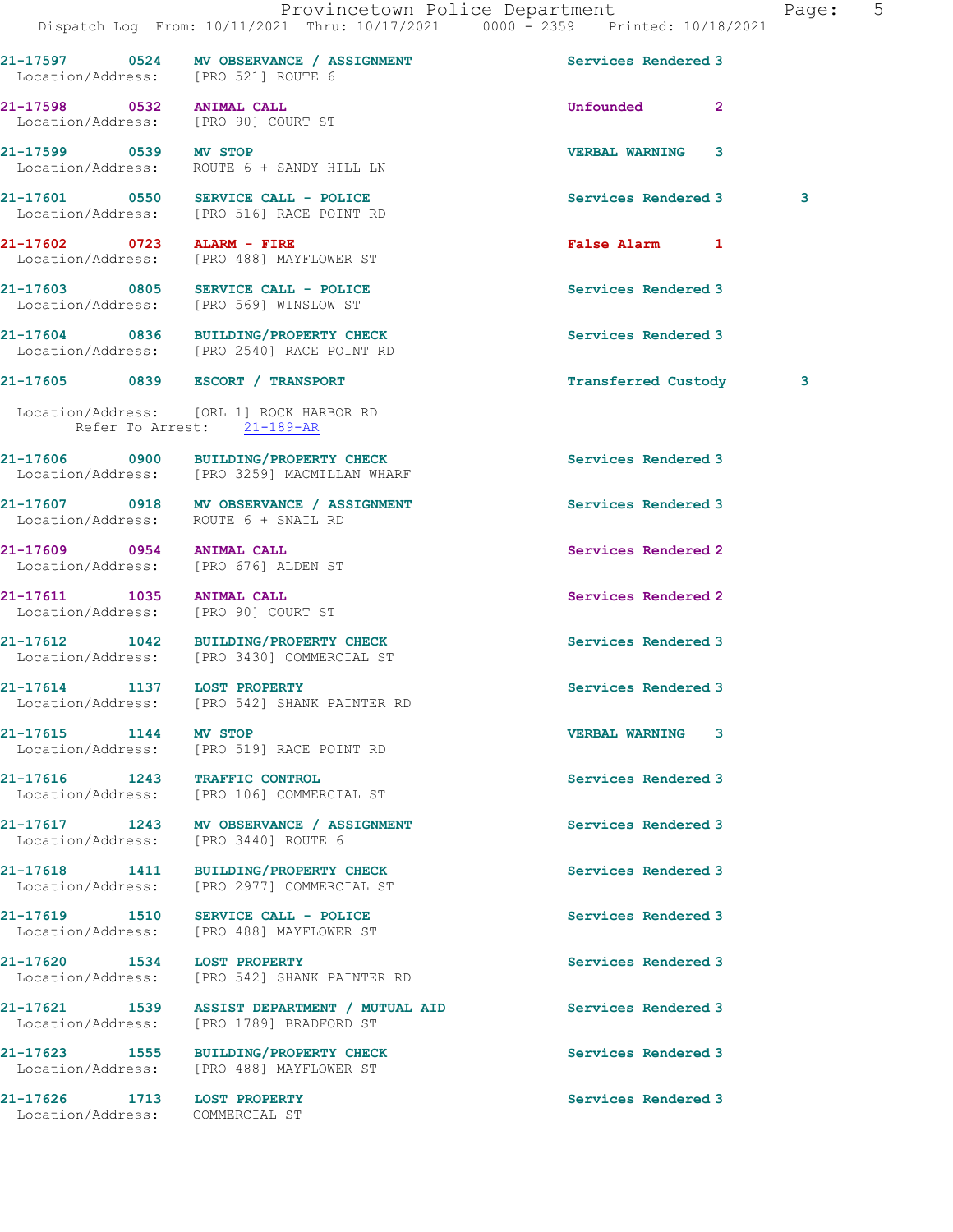| 21-17627 1714 MV COLLISION         | Location/Address: OLD ANN PAGE WAY<br>Refer To Accident: 21-83-AC                                          | Services Rendered 1         |  |
|------------------------------------|------------------------------------------------------------------------------------------------------------|-----------------------------|--|
|                                    | 21-17628 1732 LOST PROPERTY<br>Location/Address: [PRO 602] STANDISH ST                                     | Services Rendered 3         |  |
|                                    | 21-17631 1918 BUILDING/PROPERTY CHECK                                                                      | BLDG/PROP Checked/Secured 3 |  |
| Location/Address:                  | [PRO 182] COMMERCIAL ST                                                                                    |                             |  |
|                                    | 21-17632 1930 BUILDING/PROPERTY CHECK                                                                      | BLDG/PROP Checked/Secured 3 |  |
| Location/Address:                  | [PRO 1638] COMMERCIAL ST                                                                                   |                             |  |
|                                    | 21-17633 1943 MV OBSERVANCE / ASSIGNMENT<br>Location/Address: ROUTE 6 + SNAIL RD                           | Services Rendered 3         |  |
|                                    | 21-17634 2020 SERVE WARRANT<br>Location/Address: [PRO 3670] SHANK PAINTER RD<br>Refer To Arrest: 21-190-AR | Arrest(s) Made 3            |  |
| 21-17635 2117 DISORDERLY           | Location/Address: [PRO 1992] COMMERCIAL ST                                                                 | Peace Restored 1            |  |
|                                    | 21-17636 2203 MV OBSERVANCE / ASSIGNMENT<br>Location/Address: BRADFORD ST + RYDER ST                       | Services Rendered 3         |  |
|                                    | 21-17637 2247 BUILDING/PROPERTY CHECK                                                                      | BLDG/PROP Checked/Secured 3 |  |
| Location/Address:                  | [PRO 519] RACE POINT RD                                                                                    |                             |  |
| 21-17638 2256<br>Location/Address: | <b>BUILDING/PROPERTY CHECK</b><br>[PRO 3259] MACMILLAN WHARF                                               | Services Rendered 3         |  |
| 21–17639 2352                      | <b>BUILDING/PROPERTY CHECK</b>                                                                             | BLDG/PROP Checked/Secured 3 |  |
| Location/Address:                  | [PRO 1646] WINSLOW ST                                                                                      |                             |  |
|                                    | 21-17640 2354 BUILDING/PROPERTY CHECK                                                                      | BLDG/PROP Checked/Secured 3 |  |
|                                    | Location/Address: [PRO 569] WINSLOW ST                                                                     |                             |  |
|                                    | For Date: $10/14/2021$ - Thursday                                                                          |                             |  |
| 21-17641 0024                      | <b>DISORDERLY</b><br>Location/Address: [PRO 357] COMMERCIAL ST                                             | Services Rendered 1         |  |
|                                    | 21-17643 0049 MV OBSERVANCE / ASSIGNMENT<br>Location/Address: [PRO 2494] BRADFORD ST                       | Services Rendered 3         |  |
|                                    | 21-17644 0135 ASSIST CITIZEN<br>Location/Address: [PRO 105] COMMERCIAL ST                                  | Services Rendered 3         |  |
| Location/Address:                  | 21-17646 0159 MV OBSERVANCE / ASSIGNMENT<br>SHANK PAINTER RD + ROUTE 6                                     | Services Rendered 3         |  |
|                                    | 21-17647 0227 BUILDING/PROPERTY CHECK                                                                      | BLDG/PROP Checked/Secured 3 |  |
|                                    | Location/Address: [PRO 554] TREMONT ST                                                                     |                             |  |
|                                    | 21-17648 0229 911 - GENERAL<br>Location/Address: ROUTE 6 + PROVINCELANDS RD                                | Services Rendered 1         |  |
|                                    | 21-17649 0300 BUILDING/PROPERTY CHECK                                                                      | BLDG/PROP Checked/Secured 3 |  |
|                                    | Location/Address: [PRO 1645] HARRY KEMP WAY                                                                |                             |  |
|                                    | 21-17650 0342 BUILDING/PROPERTY CHECK                                                                      | BLDG/PROP Checked/Secured 3 |  |
|                                    |                                                                                                            |                             |  |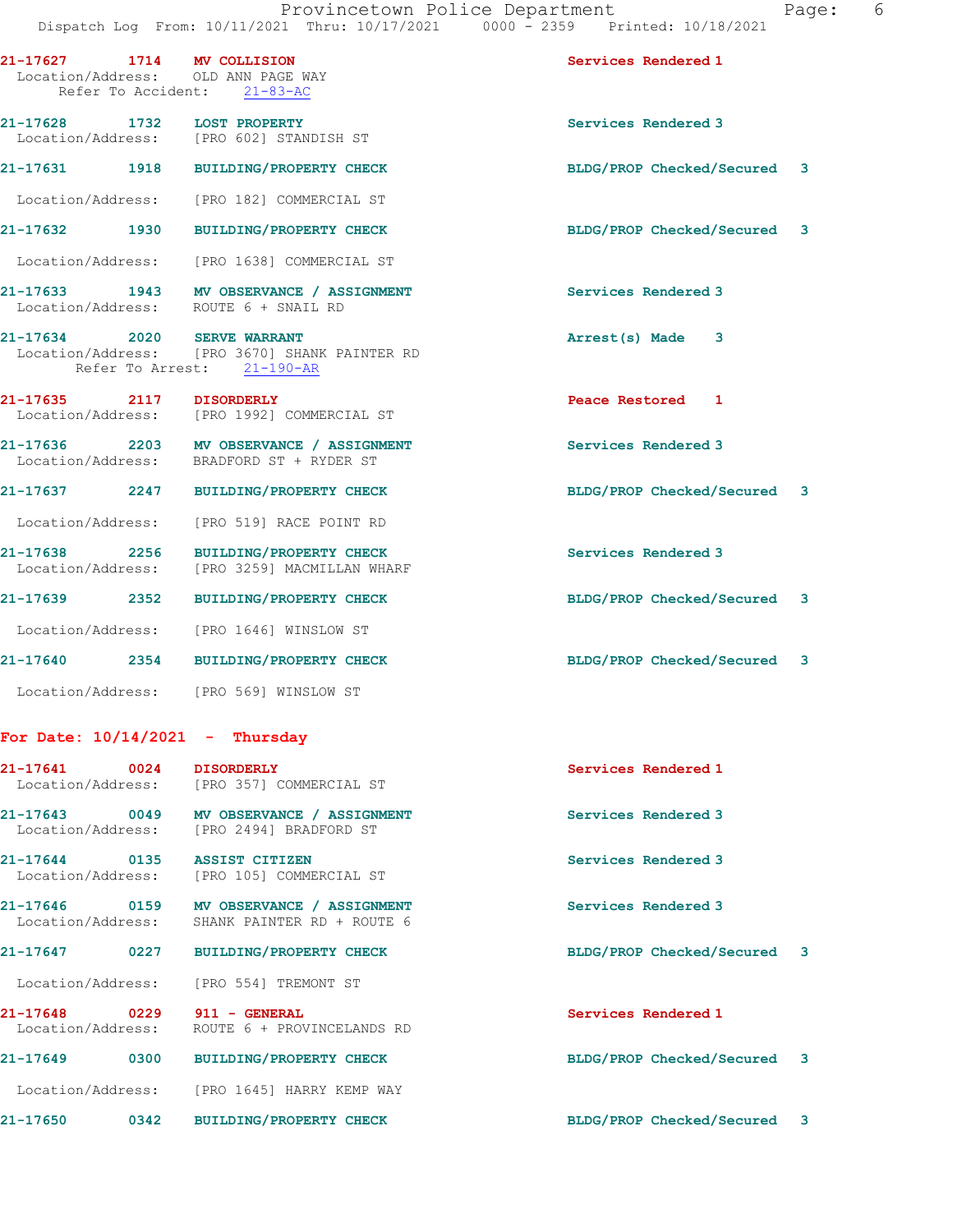|          |                           |                                                                                     | Provincetown Police Department<br>Dispatch Log From: 10/11/2021 Thru: 10/17/2021 0000 - 2359 Printed: 10/18/2021 | Page: | 7 |
|----------|---------------------------|-------------------------------------------------------------------------------------|------------------------------------------------------------------------------------------------------------------|-------|---|
|          |                           | Location/Address: [PRO 530] SHANK PAINTER RD                                        |                                                                                                                  |       |   |
|          |                           | 21-17651 0358 BUILDING/PROPERTY CHECK                                               | BLDG/PROP Checked/Secured 3                                                                                      |       |   |
|          |                           | Location/Address: [PRO 1778] SHANK PAINTER RD                                       |                                                                                                                  |       |   |
|          |                           | 21-17652 0401 BUILDING/PROPERTY CHECK                                               | BLDG/PROP Checked/Secured 3                                                                                      |       |   |
|          |                           | Location/Address: [PRO 545] SHANK PAINTER RD                                        |                                                                                                                  |       |   |
|          |                           | 21-17653 0510 BUILDING/PROPERTY CHECK                                               | BLDG/PROP Checked/Secured 3                                                                                      |       |   |
|          |                           | Location/Address: [PRO 3259] MACMILLAN WHARF                                        |                                                                                                                  |       |   |
|          | Location/Address:         | 21-17654 0526 MV OBSERVANCE / ASSIGNMENT<br>ROUTE 6 + HOWLAND ST                    | Services Rendered 3                                                                                              |       |   |
|          |                           | 21-17655 0617 SERVICE CALL - POLICE<br>Location/Address: [PRO 516] RACE POINT RD    | Services Rendered 3                                                                                              | 1     |   |
|          |                           | 21-17656 0645 LOST PROPERTY<br>Location/Address: [PRO 3912] SHANK PAINTER RD        | Services Rendered 3                                                                                              |       |   |
|          |                           | 21-17657 0718 BUILDING/PROPERTY CHECK                                               | BLDG/PROP Checked/Secured 3                                                                                      |       |   |
|          |                           | Location/Address: [PRO 2512] JEROME SMITH RD                                        |                                                                                                                  |       |   |
|          |                           | 21-17658 0751 ESCORT / TRANSPORT                                                    | <b>Transferred Custody</b>                                                                                       | 3     |   |
|          |                           | Location/Address: [ORL 1] ROCK HARBOR RD<br>Refer To Arrest: 21-190-AR              |                                                                                                                  |       |   |
|          |                           | 21-17659 0813 SERVICE CALL - POLICE<br>Location/Address: [PRO 569] WINSLOW ST       | Services Rendered 3                                                                                              |       |   |
|          |                           | 21-17660 0813 SERVICE CALL - POLICE<br>Location/Address: [PRO 488] MAYFLOWER ST     | Services Rendered 3                                                                                              |       |   |
|          | Location/Address:         | 21-17661 0840 MV COMPLAINT<br>[PRO 437] FREEMAN ST                                  | Services Rendered 2                                                                                              |       |   |
| 21-17662 | 0842<br>Location/Address: | <b>GENERAL INFO</b><br>[PRO 80] CARVER ST                                           | Services Rendered 3                                                                                              |       |   |
|          |                           | 21-17663 0929 MV OBSERVANCE / ASSIGNMENT<br>Location/Address: [PRO 3440] ROUTE 6    | Services Rendered 3                                                                                              |       |   |
|          |                           | 21-17664 1034 BUILDING/PROPERTY CHECK<br>Location/Address: [PRO 2540] RACE POINT RD | Services Rendered 3                                                                                              |       |   |
|          |                           | 21-17665 1040 911 - GENERAL<br>Location/Address: [PRO 542] SHANK PAINTER RD         | Services Rendered 1                                                                                              |       |   |
|          |                           | 21-17668 1146 B & E / BURGLARY<br>Location/Address: [PRO 2089] MILLER HILL RD       | Services Rendered 2                                                                                              |       |   |
|          |                           | 21-17669 1155 LOST PROPERTY<br>Location/Address: [PRO 542] SHANK PAINTER RD         | Services Rendered 3                                                                                              |       |   |
|          |                           | 21-17670 1306 TRAFFIC CONTROL<br>Location/Address: [PRO 2513] ROUTE 6               | Services Rendered 3                                                                                              |       |   |
|          | Location/Address:         | 21-17671 1321 ANIMAL CALL<br>[PRO 3677] PLEASANT ST                                 | Services Rendered 2                                                                                              |       |   |
|          |                           | 21-17672 1323 BUILDING/PROPERTY CHECK<br>Location/Address: [PRO 2483] COMMERCIAL ST | Services Rendered 3                                                                                              |       |   |
|          |                           | 21-17673 1326 BUILDING/PROPERTY CHECK<br>Location/Address: [PRO 106] COMMERCIAL ST  | Services Rendered 3                                                                                              |       |   |
|          |                           |                                                                                     |                                                                                                                  |       |   |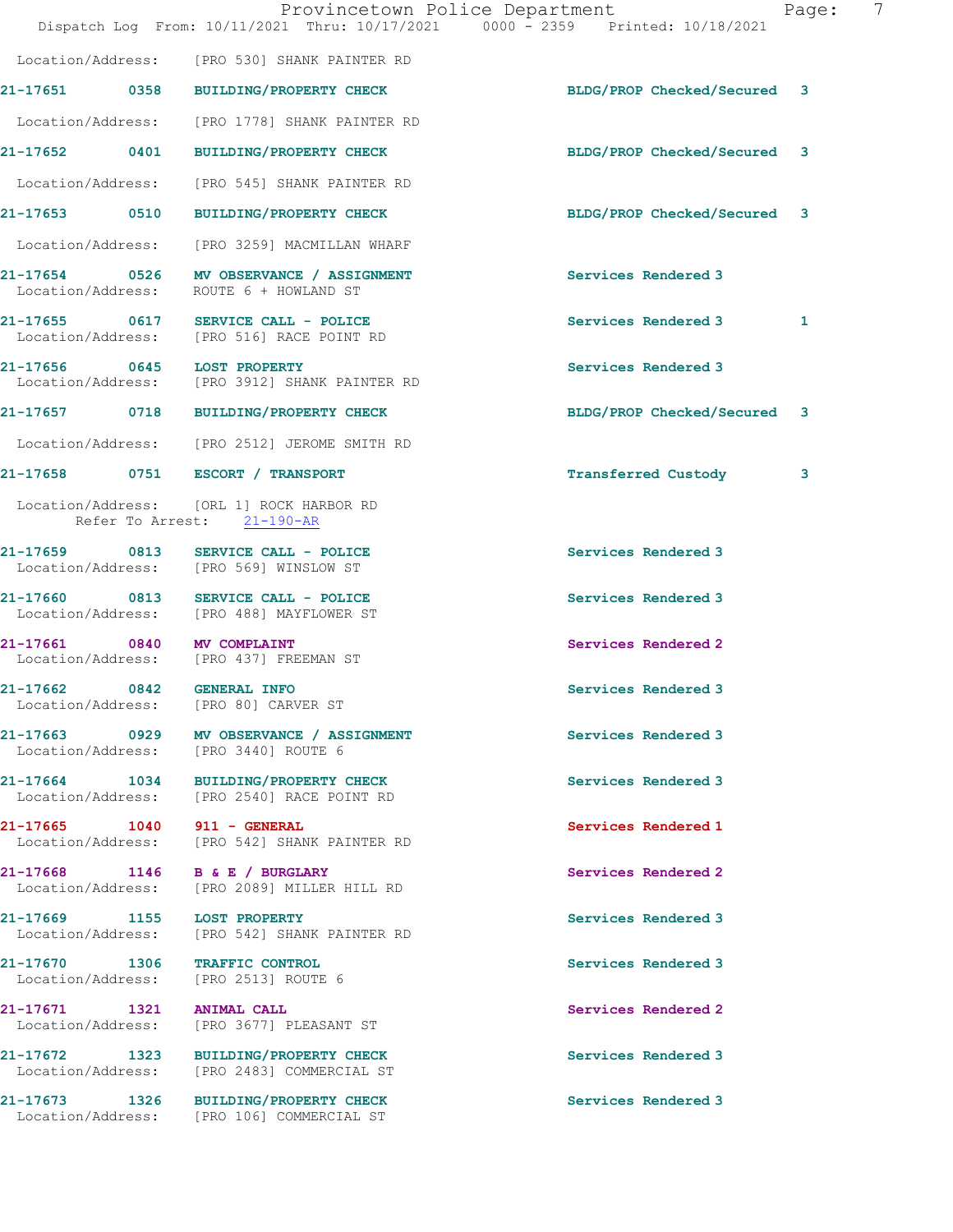21-17674 1340 SERVE SUMMONS Services Rendered 3 Location/Address: [PRO 542] SHANK PAINTER RD

21-17675 1416 911 - GENERAL Services Rendered 1 Location/Address: [PRO 185] COMMERCIAL ST

21-17678 1529 LOST PROPERTY Services Rendered 3 Location/Address: COMMERCIAL ST

21-17679 1552 ANIMAL CALL Services Rendered 2 Location/Address: OLD ANN PAGE WAY

21-17681 1649 ALARM - GENERAL Services Rendered 1

Location/Address: [PRO 542] SHANK PAINTER RD

21-17690 1920 MV HIT & RUN Services Rendered 2 Location/Address: COMMERCIAL ST

21-17692 1936 LOST PROPERTY Services Rendered 3

21-17697 2148 BUILDING/PROPERTY CHECK Services Rendered 3

21-17698 2212 MV STOP 2018 2212 MV STOP 2016 2017 VERBAL WARNING 3 Location/Address:

Location/Address: [PRO 2102] SNOW ST

21-17682 1652 LOST PROPERTY Services Rendered 3

21-17683 1719 MV OBSERVANCE / ASSIGNMENT Services Rendered 3 Location/Address: BRADFORD ST + HOWLAND ST

21-17685 1751 PARKING COMPLAINT Services Rendered 3 Location/Address: [PRO 3456] RYDER ST EXT

21-17687 1805 BUILDING/PROPERTY CHECK Services Rendered 3<br>
Location/Address: [PRO 2540] RACE POINT RD [PRO 2540] RACE POINT RD

Location/Address: [PRO 3609] COMMERCIAL ST

Location/Address: [PRO 3430] COMMERCIAL ST

21-17693 1957 MV OBSERVANCE / ASSIGNMENT Services Rendered 3<br>
Location/Address: ROUTE 6 + CONWELL ST ROUTE 6 + CONWELL ST

21-17694 2030 MV STOP VERBAL WARNING 3 Location/Address: ROUTE 6 + HOWLAND ST

21-17695 2048 BUILDING/PROPERTY CHECK Services Rendered 3 Location/Address: [PRO 182] COMMERCIAL ST

21-17696 2128 MV OBSERVANCE / ASSIGNMENT Services Rendered 3 Location/Address: BRADFORD ST + RYDER ST

Location/Address: [PRO 2483] COMMERCIAL ST

21-17699 2250 BUILDING/PROPERTY CHECK Services Rendered 3 Location/Address: [PRO 4041] BRADFORD ST

21-17701 2351 BAR CHECK Services Rendered 3 Location/Address: [PRO 399] COMMERCIAL ST

21-17702 2356 VANDALISM 2008 2009 2009 2009 2010 2021 Location/Address: [PRO 3609] COMMERCIAL ST

## For Date: 10/15/2021 - Friday

| 21-17704                      | 0055 | MEDICAL EMERGENCY                                       | <b>PATIENT REFUSAL</b> |
|-------------------------------|------|---------------------------------------------------------|------------------------|
| 21-17703<br>Location/Address: | 0043 | MV OBSERVANCE / ASSIGNMENT<br>BRADFORD ST + STANDISH ST | Services Rendered 3    |

21-17691 1925 BUILDING/PROPERTY CHECK BLDG/PROP Checked/Secured 3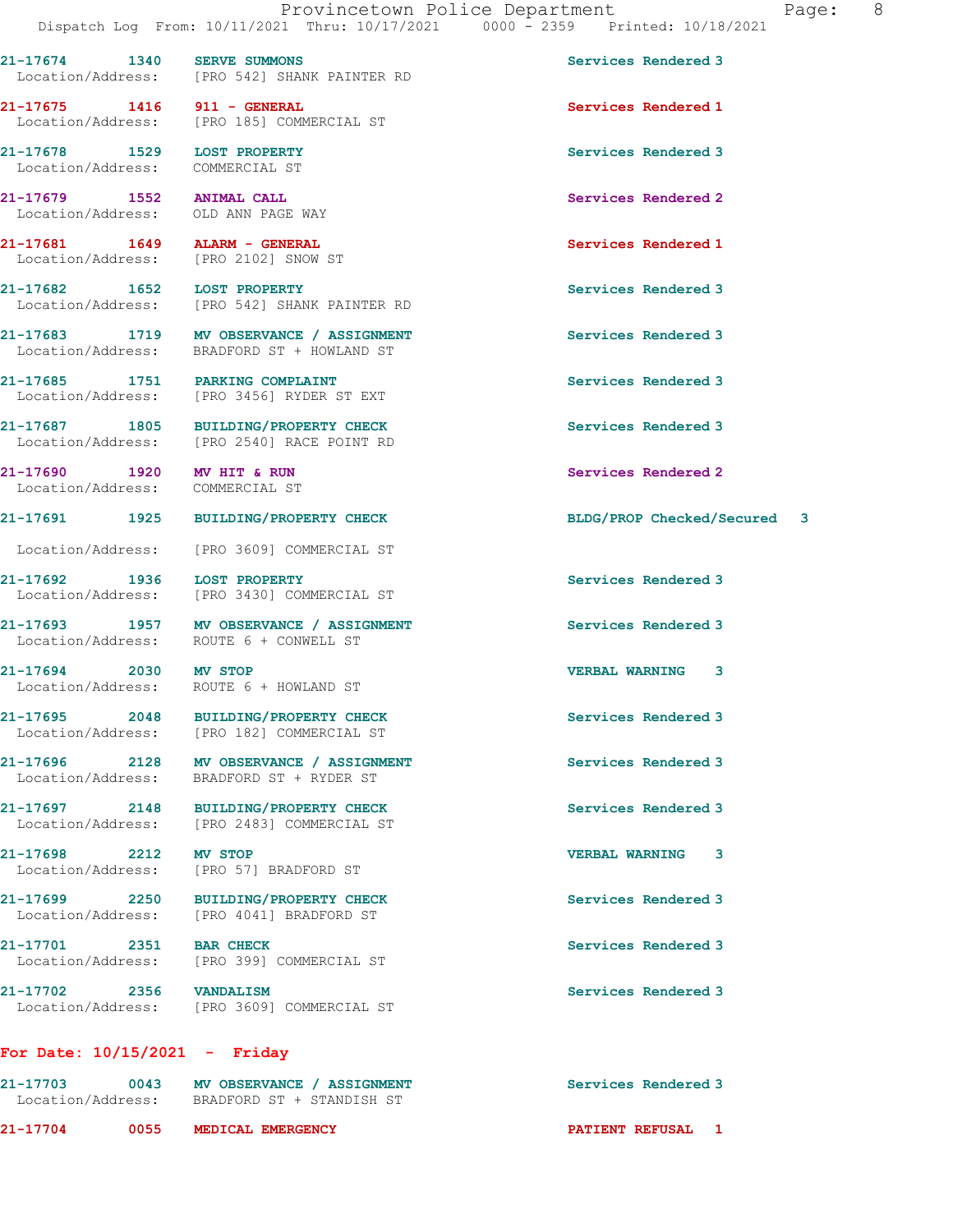|                                    |      | Provincetown Police Department<br>Dispatch Log From: 10/11/2021 Thru: 10/17/2021 0000 - 2359 Printed: 10/18/2021 |                             | 9<br>Page: |
|------------------------------------|------|------------------------------------------------------------------------------------------------------------------|-----------------------------|------------|
|                                    |      | Location/Address: [PRO 2277] BRADFORD ST                                                                         |                             |            |
|                                    |      | 21-17705 0109 MV OBSERVANCE / ASSIGNMENT<br>Location/Address: BRADFORD ST + HOWLAND ST                           | Services Rendered 3         |            |
|                                    |      | 21-17706 0127 BUILDING/PROPERTY CHECK                                                                            | BLDG/PROP Checked/Secured 3 |            |
|                                    |      | Location/Address: [PRO 1952] COMMERCIAL ST                                                                       |                             |            |
|                                    |      | 21-17707 0209 BUILDING/PROPERTY CHECK<br>Location/Address: [PRO 3259] MACMILLAN WHARF                            | Services Rendered 3         |            |
|                                    |      | 21-17708 0210 BUILDING/PROPERTY CHECK                                                                            | BLDG/PROP Checked/Secured 3 |            |
|                                    |      | Location/Address: [PRO 440] HARRY KEMP WAY                                                                       |                             |            |
| 21-17709 0219 MV STOP              |      | Location/Address: ROUTE 6 + SHANK PAINTER RD                                                                     | VERBAL WARNING 3            |            |
|                                    |      | 21-17710 0310 BUILDING/PROPERTY CHECK                                                                            | BLDG/PROP Checked/Secured 3 |            |
|                                    |      | Location/Address: [PRO 530] SHANK PAINTER RD                                                                     |                             |            |
|                                    |      | 21-17711 0316 BUILDING/PROPERTY CHECK                                                                            | BLDG/PROP Checked/Secured 3 |            |
|                                    |      | Location/Address: [PRO 338] SHANK PAINTER RD                                                                     |                             |            |
|                                    |      | 21-17712 0518 BUILDING/PROPERTY CHECK                                                                            | BLDG/PROP Checked/Secured 3 |            |
|                                    |      | Location/Address: [PRO 444] HIGH POLE HILL                                                                       |                             |            |
|                                    |      | 21-17713 0522 BUILDING/PROPERTY CHECK                                                                            | BLDG/PROP Checked/Secured 3 |            |
|                                    |      | Location/Address: [PRO 569] WINSLOW ST                                                                           |                             |            |
|                                    |      | 21-17714 0540 MV OBSERVANCE / ASSIGNMENT<br>Location/Address: [PRO 4136] BRADFORD ST                             | Services Rendered 3         |            |
| 21-17716 0552 MV STOP              |      | Location/Address: ROUTE 6 + SNAIL RD<br>Refer To Arrest: 21-191-AR                                               | Arrest(s) Made 3            |            |
| 21-17717 0638                      |      | SERVICE CALL - POLICE<br>Location/Address: [PRO 516] RACE POINT RD                                               | Services Rendered 3         |            |
|                                    |      | 21-17718 0809 SERVICE CALL - POLICE<br>Location/Address: [PRO 569] WINSLOW ST                                    | Services Rendered 3         |            |
|                                    |      | 21-17719 0825 SUSPICIOUS ACTIVITY<br>Location/Address: HOWLAND ST + HARRY KEMP WAY                               | Services Rendered 2         |            |
|                                    |      | 21-17720 0835 MV COLLISION<br>Location/Address: [PRO 2837] CONANT ST                                             | Services Rendered 1         |            |
|                                    |      | 21-17722 0929 MEDICAL EMERGENCY                                                                                  | Transported to Hospital 1   |            |
|                                    |      | Location/Address: [PRO 1740] BRADFORD ST EXT                                                                     |                             |            |
| 21-17724 0950<br>Location/Address: |      | BUILDING/PROPERTY CHECK<br>[PRO 488] MAYFLOWER ST                                                                | Services Rendered 3         |            |
| Location/Address:                  |      | 21-17723 0954 MV OBSERVANCE / ASSIGNMENT<br>[PRO 3440] ROUTE 6                                                   | Services Rendered 3         |            |
| 21-17726 1100                      |      | BUILDING/PROPERTY CHECK<br>Location/Address: [PRO 3430] COMMERCIAL ST                                            | Services Rendered 3         |            |
| 21-17727 1110 LOST PROPERTY        |      | Location/Address: [PRO 542] SHANK PAINTER RD                                                                     | Services Rendered 3         |            |
| 21-17728                           | 1124 | <b>BUILDING/PROPERTY CHECK</b>                                                                                   | Services Rendered 3         |            |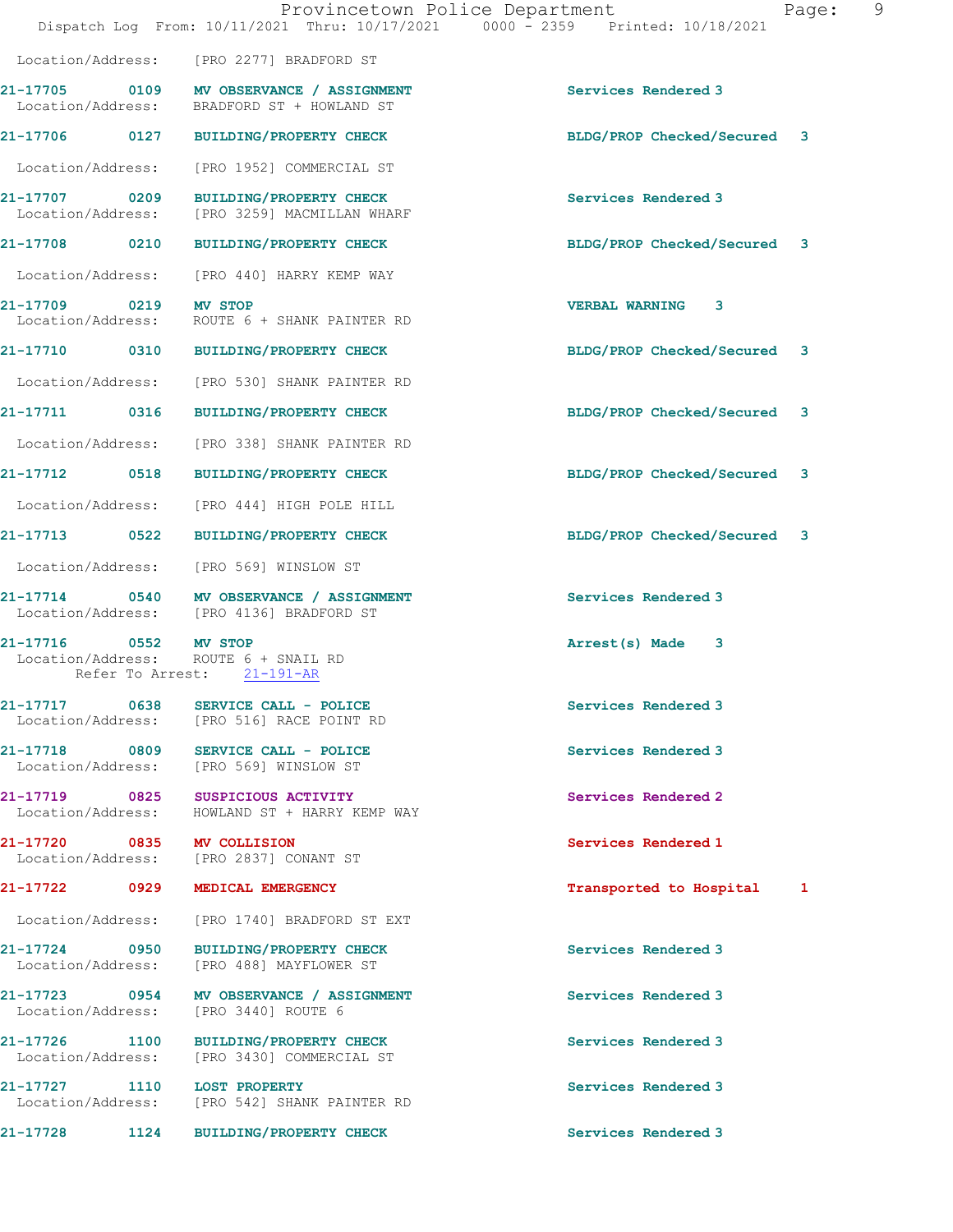Location/Address: PLEASANT ST + BRADFORD ST 21-17732 1232 MV OBSERVANCE / ASSIGNMENT Services Rendered 3

Location/Address: [PRO 2977] COMMERCIAL ST

21-17735 1312 LOST PROPERTY Services Rendered 3 Location/Address: [PRO 146] COMMERCIAL ST

21-17736 1314 MV STOP VERBAL WARNING 3 Location/Address: FREEMAN ST + STANDISH ST

21-17737 1320 FIREARMS / WEAPONS Services Rendered 2 Location/Address: [PRO 2977] COMMERCIAL ST

21-17738 1350 BUILDING/PROPERTY CHECK Services Rendered 3<br>
Location/Address: [PRO 3259] MACMILLAN WHARF [PRO 3259] MACMILLAN WHARF

21-17739 1419 MV HIT & RUN Services Rendered 2 Location/Address: [PRO 542] SHANK PAINTER RD

21-17740 1458 ASSIST CITIZEN Services Rendered 3 Location/Address: [PRO 106] COMMERCIAL ST

21-17741 1510 SERVICE CALL - POLICE Services Rendered 3 Location/Address: [PRO 488] MAYFLOWER ST

21-17744 1654 MV OBSERVANCE / ASSIGNMENT Services Rendered 3 Location/Address: BRADFORD ST + ALLERTON ST

21-17745 1733 MV COMPLAINT Services Rendered 2 Location/Address: ROUTE 6 + SHANK PAINTER RD

21-17747 1804 BUILDING/PROPERTY CHECK Services Rendered 3 Location/Address: [PRO 2499] RACE POINT RD

21-17749 1905 MV OBSERVANCE / ASSIGNMENT Services Rendered 3 Location/Address: BRADFORD ST + STANDISH ST

21-17751 1920 ASSIST DEPARTMENT / MUTUAL AID Referred to Other Agency 3

Location/Address: [PRO 1992] COMMERCIAL ST

21-17752 1959 MV OBSERVANCE / ASSIGNMENT Services Rendered 3 Location/Address: BRADFORD ST + RYDER ST

21-17754 2031 MV STOP 2001 2001 2003 VERBAL WARNING 3 [PRO 2001] CONWELL ST

21-17755 2119 MV OBSERVANCE / ASSIGNMENT Services Rendered 3 Location/Address: ROUTE 6 + SHANK PAINTER RD

21-17756 2119 PARKING COMPLAINT Services Rendered 3 Location/Address: [PRO 4125] HARBOR HILL RD

Location/Address: [PRO 488] MAYFLOWER ST

21-17758 2141 MV OBSERVANCE / ASSIGNMENT Services Rendered 3 Location/Address: BRADFORD ST + HOWLAND ST

21-17759 2203 BUILDING/PROPERTY CHECK Services Rendered 3

21-17760 2230 BUILDING/PROPERTY CHECK Services Rendered 3

21-17730 1136 PARKING COMPLAINT Citation / Warning Issued 3

Location/Address: [PRO 3430] COMMERCIAL ST

21-17753 2030 PARKING COMPLAINT Services Rendered 3 Location/Address: JOHNSON ST

21-17757 2123 BUILDING/PROPERTY CHECK Services Rendered 3

Location/Address: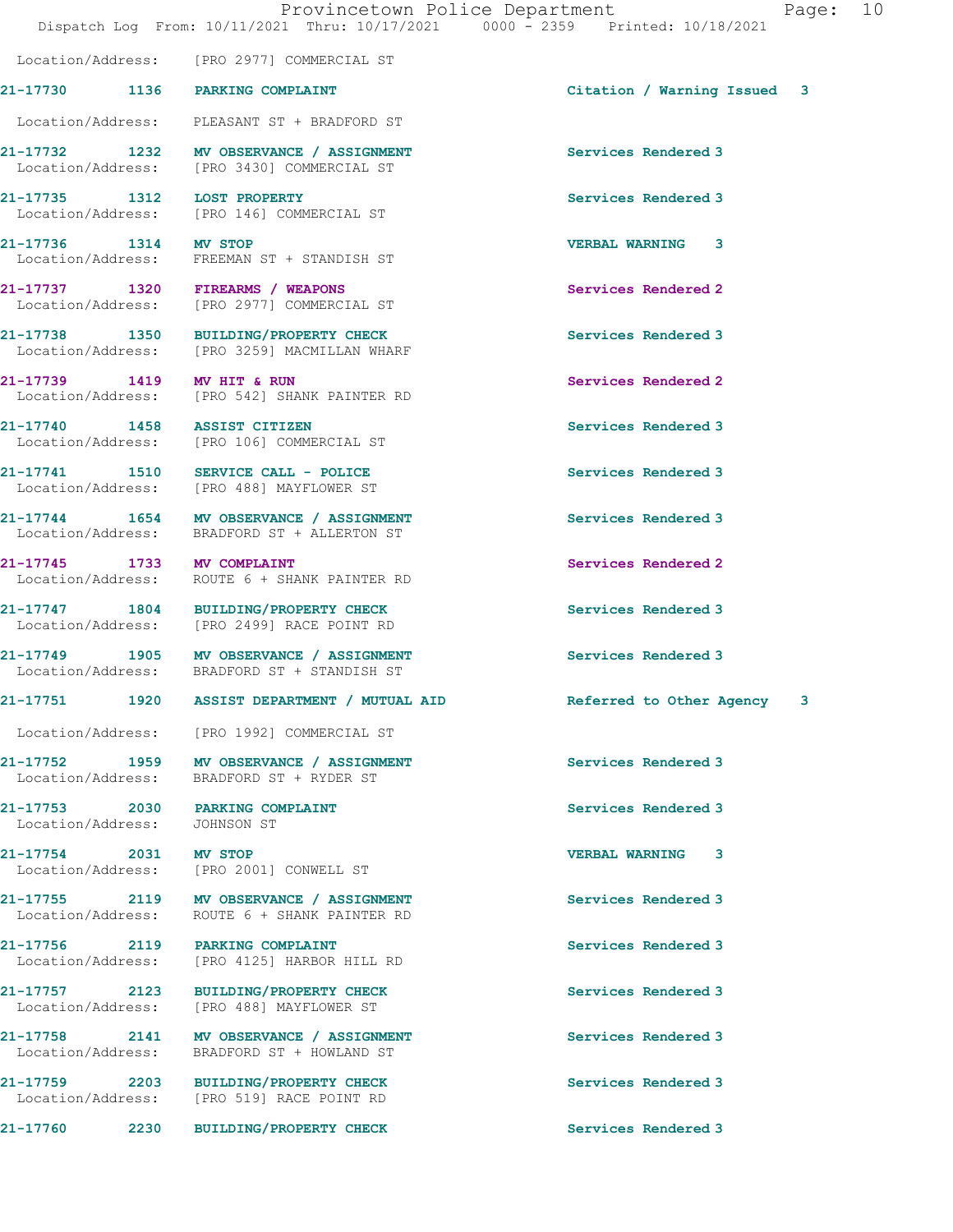|                   |      | Provincetown Police Department<br>Dispatch Log From: 10/11/2021 Thru: 10/17/2021 0000 - 2359 Printed: 10/18/2021 |                             | Page: | 11 |
|-------------------|------|------------------------------------------------------------------------------------------------------------------|-----------------------------|-------|----|
|                   |      | Location/Address: [PRO 488] MAYFLOWER ST                                                                         |                             |       |    |
|                   |      | 21-17761 2301 MV OBSERVANCE / ASSIGNMENT<br>Location/Address: SHANK PAINTER RD + BROWNE ST                       | Services Rendered 3         |       |    |
|                   |      | For Date: $10/16/2021$ - Saturday                                                                                |                             |       |    |
|                   |      | 21-17763 0021 BUILDING/PROPERTY CHECK                                                                            | BLDG/PROP Checked/Secured 3 |       |    |
|                   |      | Location/Address: [PRO 488] MAYFLOWER ST                                                                         |                             |       |    |
|                   |      | 21-17764 0040 BUILDING/PROPERTY CHECK                                                                            | BLDG/PROP Checked/Secured 3 |       |    |
|                   |      | Location/Address: [PRO 3609] COMMERCIAL ST                                                                       |                             |       |    |
| Location/Address: |      | 21-17765 0102 MV OBSERVANCE / ASSIGNMENT<br>BRADFORD ST + RYDER ST                                               | Services Rendered 3         |       |    |
|                   |      | 21-17767 0110 BUILDING/PROPERTY CHECK                                                                            | BLDG/PROP Checked/Secured 3 |       |    |
|                   |      | Location/Address: [PRO 2251] COMMERCIAL ST                                                                       |                             |       |    |
|                   |      | 21-17768 0204 BUILDING/PROPERTY CHECK                                                                            | BLDG/PROP Checked/Secured 3 |       |    |
|                   |      | Location/Address: [PRO 2206] PILGRIMS LANDING                                                                    |                             |       |    |
| Location/Address: |      | 21-17769 0213 BUILDING/PROPERTY CHECK<br>[PRO 3163] WINTHROP ST                                                  | Services Rendered 3         |       |    |
| 21-17770 0241     |      | BUILDING/PROPERTY CHECK                                                                                          | BLD/PROP CHECKED UNSECURE   | 3     |    |
|                   |      | Location/Address: [PRO 4165] SHANK PAINTER RD                                                                    |                             |       |    |
|                   |      | 21-17771 0346 BUILDING/PROPERTY CHECK                                                                            | BLDG/PROP Checked/Secured   | 3     |    |
|                   |      | Location/Address: [PRO 1638] COMMERCIAL ST                                                                       |                             |       |    |
|                   |      | 21-17772 0405 MV OBSERVANCE / ASSIGNMENT<br>Location/Address: [PRO 4137] SHANK PAINTER RD                        | Services Rendered 3         |       |    |
| 21-17773          | 0452 | <b>BUILDING/PROPERTY CHECK</b>                                                                                   | BLDG/PROP Checked/Secured   | 3     |    |
|                   |      | Location/Address: [PRO 519] RACE POINT RD                                                                        |                             |       |    |
|                   |      | 21-17774 0520 BUILDING/PROPERTY CHECK                                                                            | BLDG/PROP Checked/Secured 3 |       |    |
|                   |      | Location/Address: [PRO 569] WINSLOW ST                                                                           |                             |       |    |
|                   |      | 21-17775 0530 MV OBSERVANCE / ASSIGNMENT<br>Location/Address: ROUTE 6 + HOWLAND ST                               | Services Rendered 3         |       |    |
| 21-17776 0606     |      | SERVICE CALL - POLICE<br>Location/Address: [PRO 516] RACE POINT RD                                               | Services Rendered 3         |       |    |
|                   |      | 21-17777 0750 PARKING COMPLAINT                                                                                  | No Action Required          | 3     |    |
|                   |      | Location/Address: [PRO 3456] RYDER ST EXT                                                                        |                             |       |    |
|                   |      | 21-17779 0814 ALARM - GENERAL                                                                                    | BLDG/PROP Checked/Secured 1 |       |    |
|                   |      | Location/Address: [PRO 2059] BRADFORD ST                                                                         |                             |       |    |
| 21-17780 0844     |      | <b>ALARM - FIRE</b><br>Location/Address: [PRO 3201] MONTELLO ST                                                  | False Alarm 1               |       |    |
|                   |      | 21-17781 0858 MEDICAL EMERGENCY                                                                                  | Transported to Hospital 1   |       |    |
|                   |      | Location/Address: [PRO 136] COMMERCIAL ST                                                                        |                             |       |    |
|                   |      | 21-17782 0946 MEDICAL EMERGENCY                                                                                  | <b>PATIENT REFUSAL 1</b>    |       |    |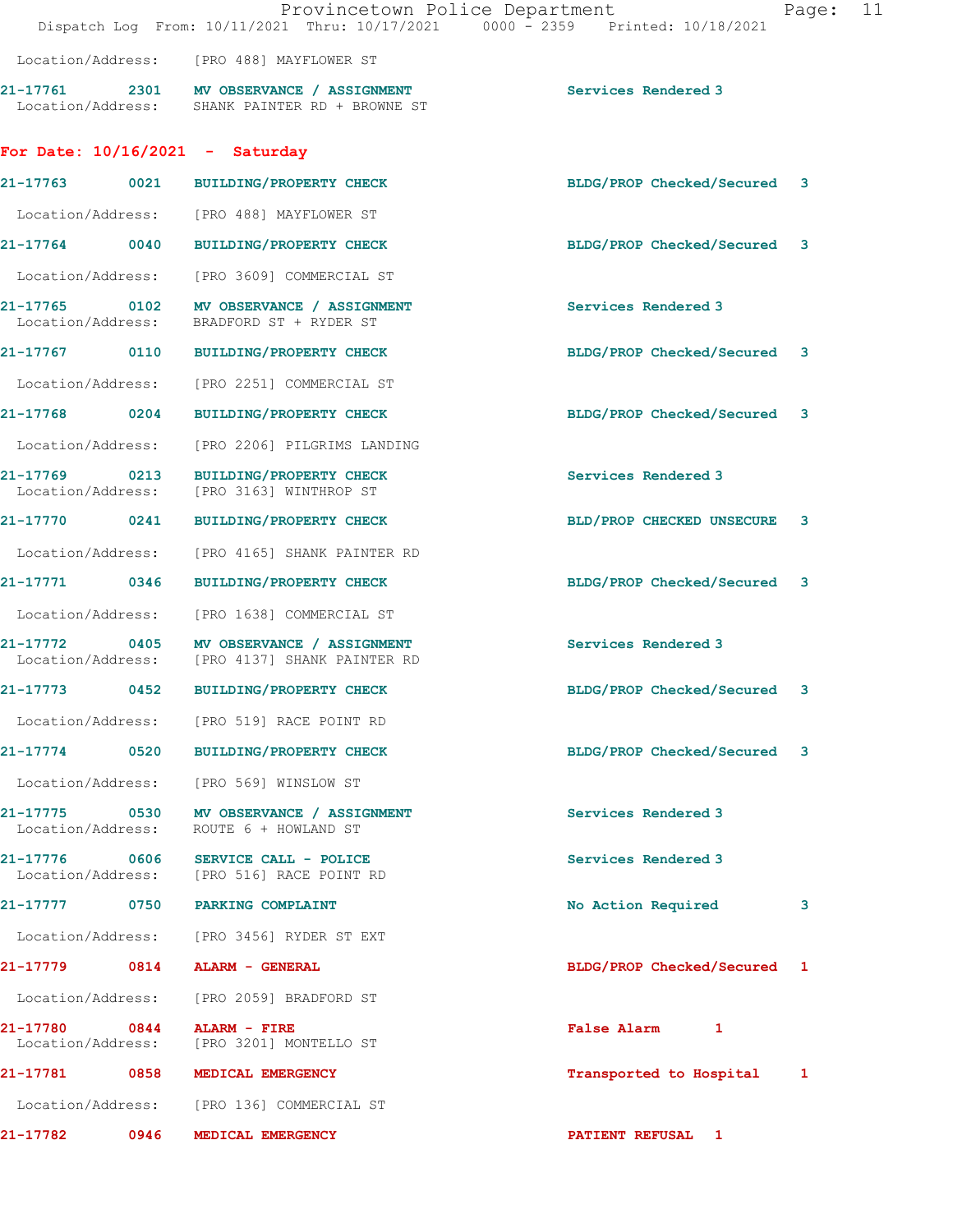|                                                         |                                                                                         | Page: 12<br>Provincetown Police Department<br>Dispatch Log From: 10/11/2021 Thru: 10/17/2021 0000 - 2359 Printed: 10/18/2021 |  |
|---------------------------------------------------------|-----------------------------------------------------------------------------------------|------------------------------------------------------------------------------------------------------------------------------|--|
|                                                         | Location/Address: [PRO 2251] COMMERCIAL ST                                              |                                                                                                                              |  |
| 21-17785 1011 MV COMPLAINT                              | Location/Address: BANGS ST + COMMERCIAL ST                                              | $\mathbf{2}$<br>SPOKEN TO                                                                                                    |  |
|                                                         | 21-17786    1044    COMPLAINT - GENERAL<br>Location/Address: [PRO 542] SHANK PAINTER RD | SPOKEN TO<br>3                                                                                                               |  |
| 21-17787 1050 MEDICAL EMERGENCY                         |                                                                                         | Transported to Hospital<br>1                                                                                                 |  |
|                                                         | Location/Address: [PRO 542] SHANK PAINTER RD                                            |                                                                                                                              |  |
| 21-17789 1302 MEDICAL EMERGENCY                         | Location/Address: [PRO 2647] SHANK PAINTER RD                                           | Services Rendered 1                                                                                                          |  |
| 21-17791 1500 MV COMPLAINT<br>Location/Address: ROUTE 6 |                                                                                         | Could Not Locate 2                                                                                                           |  |
| 21-17794 1650 PARKING COMPLAINT                         | Location/Address: [PRO 149] COMMERCIAL ST                                               | Services Rendered 3                                                                                                          |  |
| 21-17795 1652 MEDICAL EMERGENCY                         |                                                                                         | Transported to Hospital 1                                                                                                    |  |
|                                                         | Location/Address: [PRO 440] HARRY KEMP WAY                                              |                                                                                                                              |  |
| Location/Address:                                       | 21-17797 1908 MV OBSERVANCE / ASSIGNMENT<br>BERRY LN                                    | Services Rendered 3                                                                                                          |  |
| 21-17798 1915 LOST PROPERTY                             | Location/Address: [PRO 542] SHANK PAINTER RD                                            | Services Rendered 3                                                                                                          |  |
|                                                         | 21-17799 1942 BUILDING/PROPERTY CHECK<br>Location/Address: [PRO 488] MAYFLOWER ST       | Services Rendered 3                                                                                                          |  |
|                                                         | 21-17801 2116 BUILDING/PROPERTY CHECK<br>Location/Address: [PRO 106] COMMERCIAL ST      | Services Rendered 3                                                                                                          |  |
|                                                         | 21-17802 2154 BUILDING/PROPERTY CHECK<br>Location/Address: [PRO 537] SHANK PAINTER RD   | Services Rendered 3                                                                                                          |  |
| 21-17803 2237                                           | <b>BUILDING/PROPERTY CHECK</b><br>Location/Address: [PRO 2483] COMMERCIAL ST            | Services Rendered 3                                                                                                          |  |
| 21-17804 2239                                           | SUSPICIOUS ACTIVITY<br>Location/Address: [PRO 2975] BAYBERRY AVE                        | Unfounded<br>$\mathbf{2}$                                                                                                    |  |
| 21-17805 2331 MEDICAL EMERGENCY                         | Location/Address: [PRO 1558] CONANT ST                                                  | Services Rendered 1                                                                                                          |  |
|                                                         | 21-17806 2354 BUILDING/PROPERTY CHECK                                                   | BLDG/PROP Checked/Secured 3                                                                                                  |  |
|                                                         | Location/Address: [PRO 2977] COMMERCIAL ST                                              |                                                                                                                              |  |
| 21-17807 2356 NOISE COMPLAINT                           | Location/Address: [PRO 484] MASONIC PL                                                  | SPOKEN TO<br>3                                                                                                               |  |
| For Date: $10/17/2021$ - Sunday                         |                                                                                         |                                                                                                                              |  |
| 21-17808 0005 MEDICAL EMERGENCY                         | Location/Address: [PRO 208] COMMERCIAL ST                                               | Services Rendered 1                                                                                                          |  |
|                                                         | 21-17810 0051 MV OBSERVANCE / ASSIGNMENT<br>Location/Address: BRADFORD ST + RYDER ST    | Services Rendered 3                                                                                                          |  |

21-17812 0120 MV STOP 20 21-17812 Location/Address: [PRO 248] COMMERCIAL ST

21-17813 0146 BUILDING/PROPERTY CHECK Services Rendered 3

Location/Address: [PRO 3259] MACMILLAN WHARF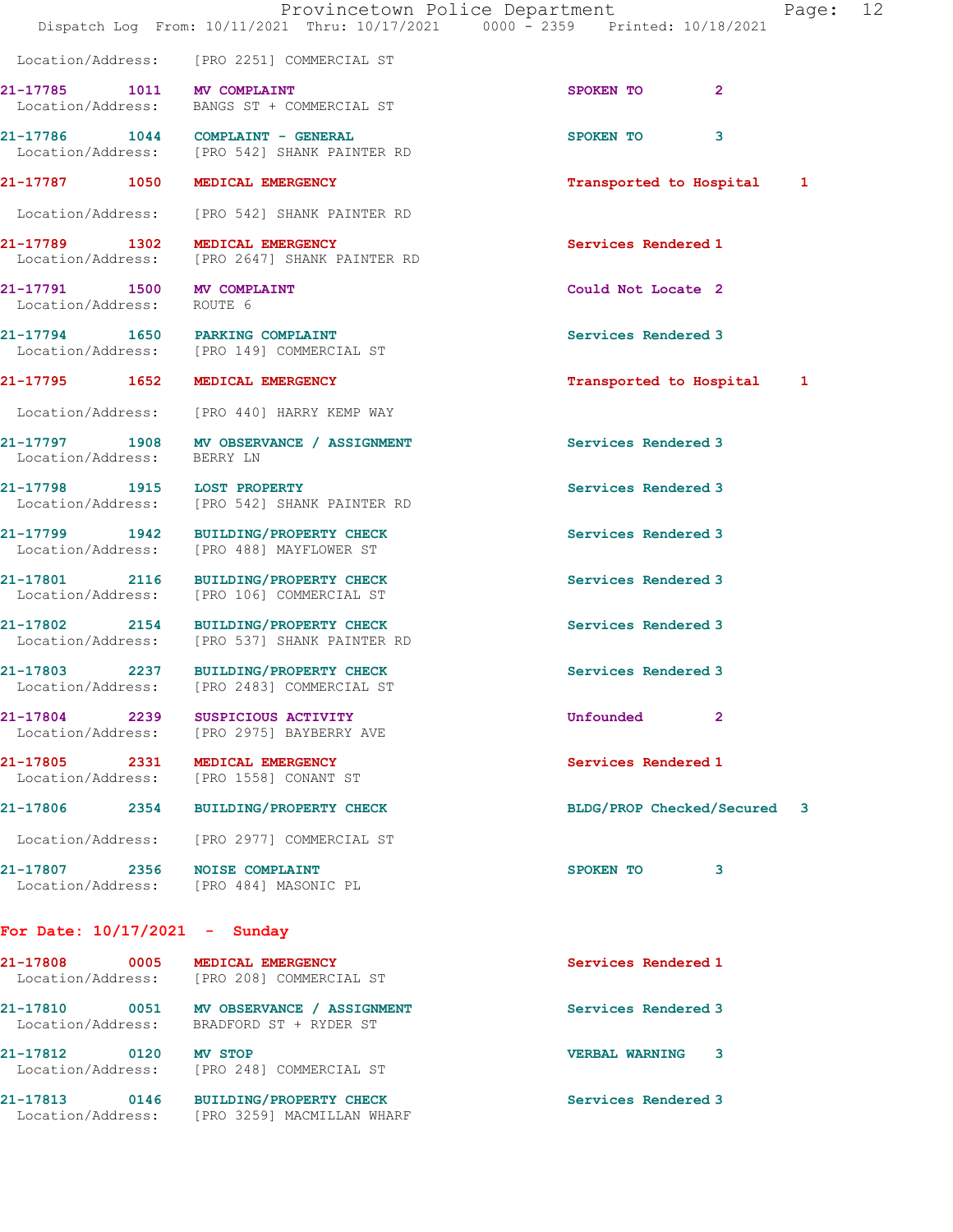|                       | Provincetown Police Department<br>Dispatch Log From: 10/11/2021 Thru: 10/17/2021 0000 - 2359 Printed: 10/18/2021 |                             | Page: 13 |  |
|-----------------------|------------------------------------------------------------------------------------------------------------------|-----------------------------|----------|--|
|                       | 21-17814 0152 BUILDING/PROPERTY CHECK BLDG/PROP Checked/Secured 3                                                |                             |          |  |
|                       | Location/Address: [PRO 1638] COMMERCIAL ST                                                                       |                             |          |  |
|                       | 21-17815 0207 MV OBSERVANCE / ASSIGNMENT<br>Location/Address: SHANK PAINTER RD + JEROME SMITH RD                 | Services Rendered 3         |          |  |
|                       | 21-17817 0220 MV OBSERVANCE / ASSIGNMENT<br>Location/Address: JEROME SMITH RD + SHANK PAINTER RD                 | Services Rendered 3         |          |  |
|                       | 21-17816 0251 BUILDING/PROPERTY CHECK                                                                            | BLDG/PROP Checked/Secured 3 |          |  |
|                       | Location/Address: [PRO 530] SHANK PAINTER RD                                                                     |                             |          |  |
|                       | 21-17818 0347 BUILDING/PROPERTY CHECK                                                                            | BLDG/PROP Checked/Secured 3 |          |  |
|                       | Location/Address: [PRO 516] RACE POINT RD                                                                        |                             |          |  |
|                       | 21-17819 0500 MV OBSERVANCE / ASSIGNMENT<br>Location/Address: ROUTE 6 + HOWLAND ST                               | Services Rendered 3         |          |  |
|                       | 21-17820 0601 BUILDING/PROPERTY CHECK<br>Location/Address: [PRO 2540] RACE POINT RD                              | Services Rendered 3         |          |  |
|                       | 21-17823 0832 MEDICAL EMERGENCY<br>Location/Address: [PRO 60] BRADFORD ST                                        | <b>PATIENT REFUSAL 1</b>    |          |  |
|                       | 21-17822 0845 SERVICE CALL - POLICE<br>Location/Address: [PRO 516] RACE POINT RD                                 | Services Rendered 3         |          |  |
| 21-17826 1046 HAZARDS |                                                                                                                  | Referred to Other Agency 2  |          |  |
|                       | Location/Address: [PRO 1585] NELSON AVE                                                                          |                             |          |  |
|                       | 21-17827 1106 LOST PROPERTY<br>Location/Address: COMMERCIAL ST                                                   | Services Rendered 3         |          |  |
|                       | 21-17828 1108 LOST PROPERTY<br>Location/Address: [PRO 542] SHANK PAINTER RD                                      | Services Rendered 3         |          |  |
|                       | 21-17829 1200 PARKING COMPLAINT<br>Location/Address: NICKERSON ST                                                | SPOKEN TO<br>3              |          |  |
|                       | 21-17833 1247 COMPLAINT - GENERAL                                                                                | Referred to Other Agency    | 3        |  |
|                       | Location/Address: STANDISH ST                                                                                    |                             |          |  |
|                       | 21-17834 1327 BUILDING/PROPERTY CHECK                                                                            | BLDG/PROP Checked/Secured 3 |          |  |
|                       | Location/Address: [PRO 2490] PROVINCELANDS RD                                                                    |                             |          |  |
| 21-17835 1353         | <b>MEDICAL EMERGENCY</b><br>Location/Address: [PRO 4025] BRADFORD ST                                             | <b>PATIENT REFUSAL 1</b>    |          |  |
|                       | 21-17836 1356 MV OBSERVANCE / ASSIGNMENT<br>Location/Address: [PRO 3440] ROUTE 6                                 | Services Rendered 3         |          |  |
|                       | 21-17837 1404 MEDICAL EMERGENCY                                                                                  | Transported to Hospital 1   |          |  |
|                       | Location/Address: [PRO 3222] ALDEN ST                                                                            |                             |          |  |
| 21-17838 1413 MV STOP |                                                                                                                  | Citation / Warning Issued 3 |          |  |
|                       | Location/Address: ROUTE 6 + SNAIL RD                                                                             |                             |          |  |
|                       | 21-17840 1533 DISORDERLY<br>Location/Address: [PRO 196] COMMERCIAL ST                                            | Services Rendered 1         |          |  |
|                       | 21-17844 1746 LOST PROPERTY<br>Location/Address: [PRO 1895] BRADFORD ST                                          | Services Rendered 3         |          |  |